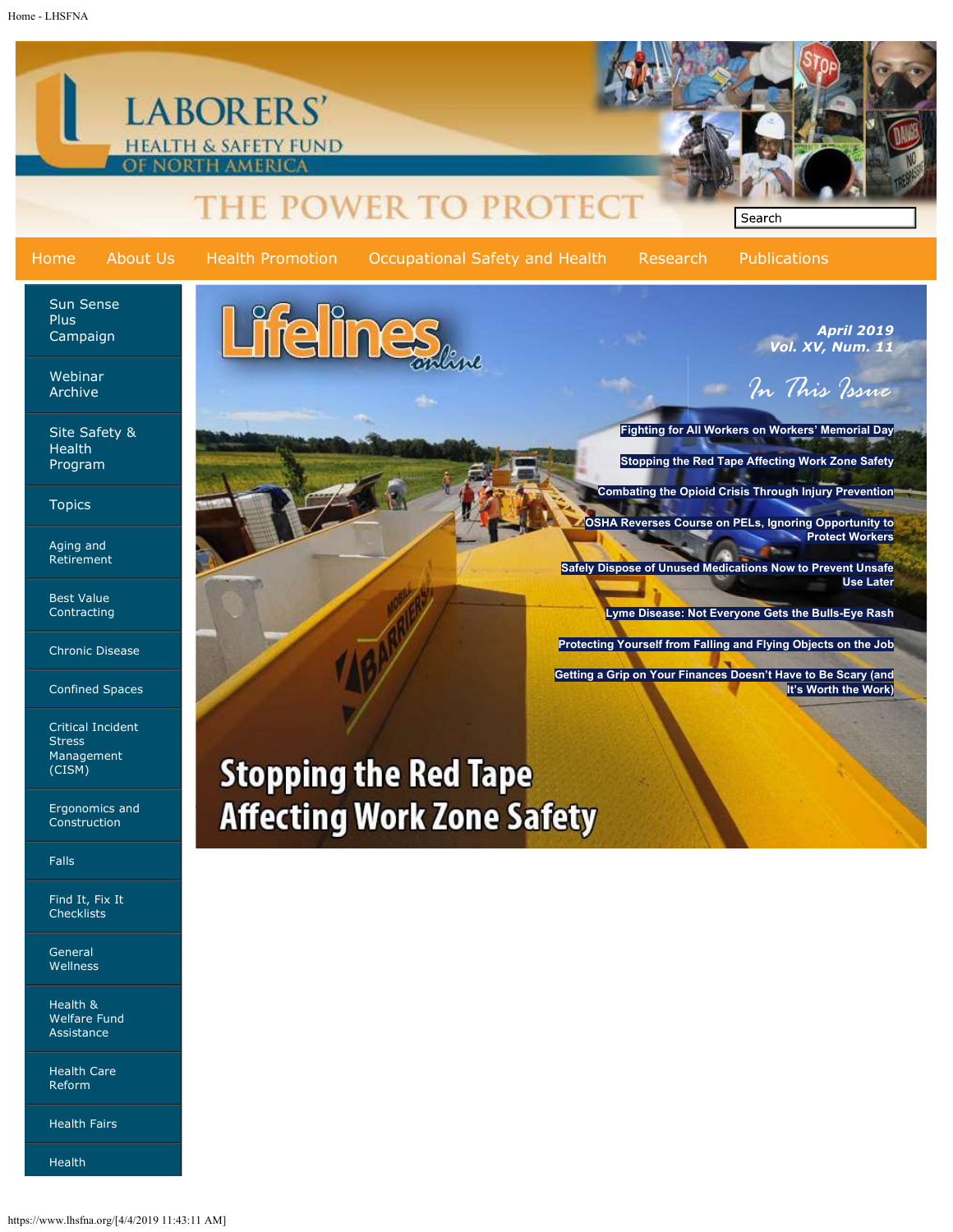

## Related Articles

- Prevention through Design
- Work Zone Safety

#### April 2019

- Fighting for All Workers on Workers' Memorial Day
- 
- Combating the Opioid Crisis Through Injury Prevention
- OSHA Reverses Course on PELs, Ignoring Opportunity to Protect Workers **RR**
- Safely Dispose of Unused **Medications Now to Prevent** Unsafe Use Later
- me Disease: Not Everyone Gets the Bulls-Eye Rash
- Protecting Yourself from Falling and Flying Objects on the Job
- Getting a Grip on Your Finances **Doesn't Have to Be Scary (and** It's Worth the Work)



# Stopping the Red Tape Affecting Work Zone Safety

Keeping workers and the traveling public safe in highway work zones is of the utmost importance to LIUNA, the LHSFNA and signatory contractors. However, this goal can become a major challenge if the proper safety procedures and equipment aren't put in place. Working within inches of passing traffic and alongside heavy construction equipment contributes to many worker injuries and fatalities every year. In 2017 alone, 132 workers were killed in highway work zones. Nearly 800 motorists and pedestrians also died in work zone crashes in 2017.

"Instead of federal procurement laws that focus on the safety of workers and the traveling public, we have legislation that favors the lowest possible bid and limits the types of products that can be used to keep workers safe from fast-moving traffic in highway work zones," says LIUNA General President Terry O'Sullivan. "Changing or revising these ill-conceived and outdated rules would save lives and help level the playing field for contractors who don't skimp on safety when bidding these projects."

Federal laws that place limits on patented and proprietary products and a bidding process that prioritizes low cost over quality are making it more difficult to create safe work zones. For example, funding is available for the purchase, rental or lease of patented and proprietary roadway protection products, but applying for it adds to the already cumbersome contract process. The result is that the safety of workers and the public often gets short-changed. The Federal Highway Administration (FHWA) has issued a notice of proposed rulemaking that will

LIUNA General President Terry O'Sullivan

"provide greater flexibility" to use these products by either amending the requirements or rescinding them altogether. In the meantime, here's a look at current policy, the accompanying red tape and the potential funding areas that – when approved by the FHWA – can help make work zones safer for workers and the traveling public.

#### Why Isn't More Positive Patented and Proprietary Protection Used?

There's no argument that temporary positive protection,